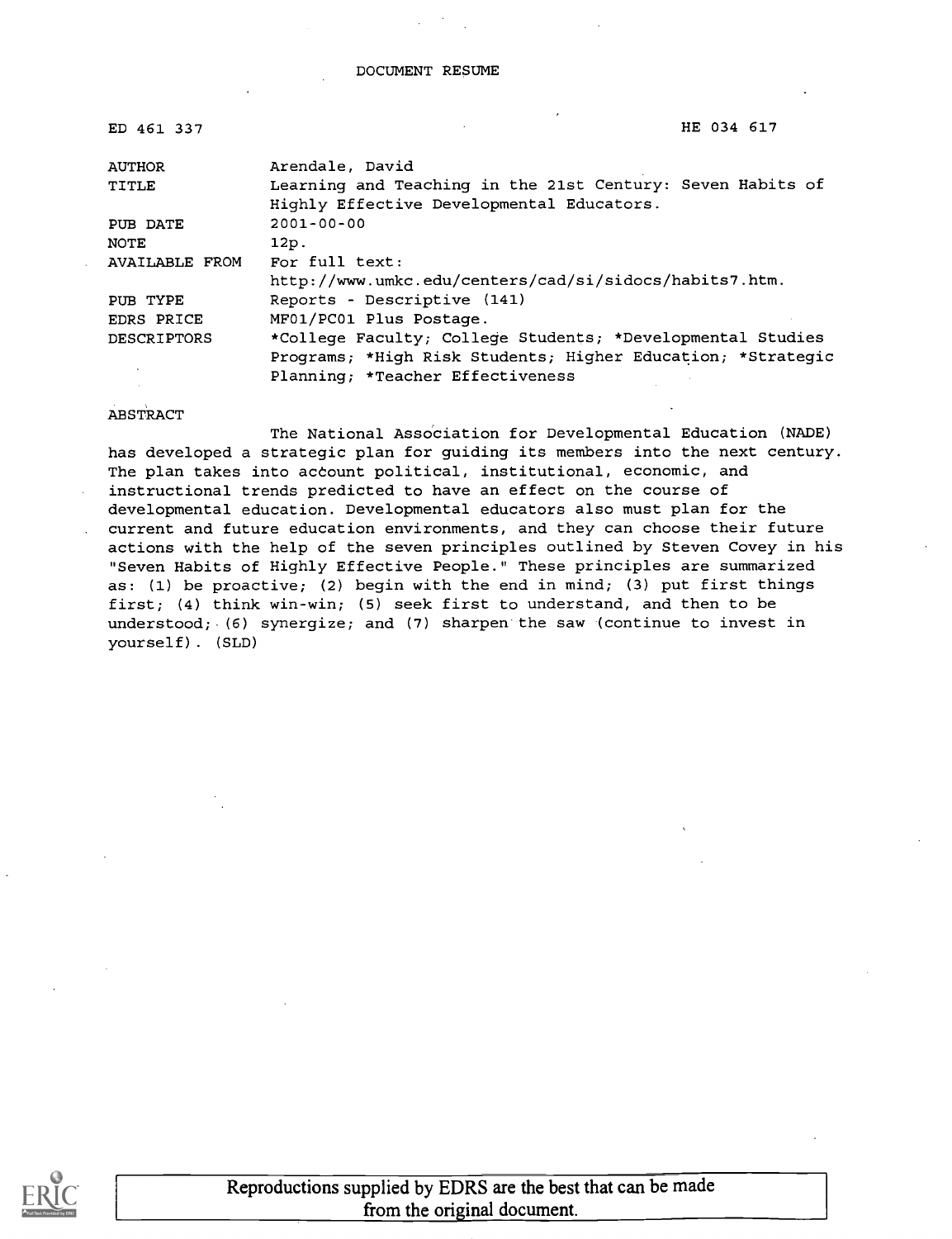## Learning and Teaching in the 21st Century: Seven Habits of Highly Effective Developmental Educators

David Arendale, University of Missouri-Kansas City

PERMISSION TO REPRODUCE AND<br>DISSEMINATE THIS MATERIAL HAS<br>BEEN GRANTED BY



TO THE EDUCATIONAL RESOURCES INFORMATION CENTER (ERIC)

1

U.S. DEPARTMENT OF EDUCATION<br>Office of Educational Research and Improvement<br>EDUCATIONAL RESOURCES INFORMATION

 $\mathcal{P}^{\mathcal{E}}$  ,

CENTER (ERIC)<br>This document has been reproduced as<br>received from the person or organization<br>originating it.

CI Minor changes have been made to improve reproduction quality.

 $\overline{\bullet}$ Points of view or opinions stated in this document do not necessarily represent official OERI position or policy.

 $334617$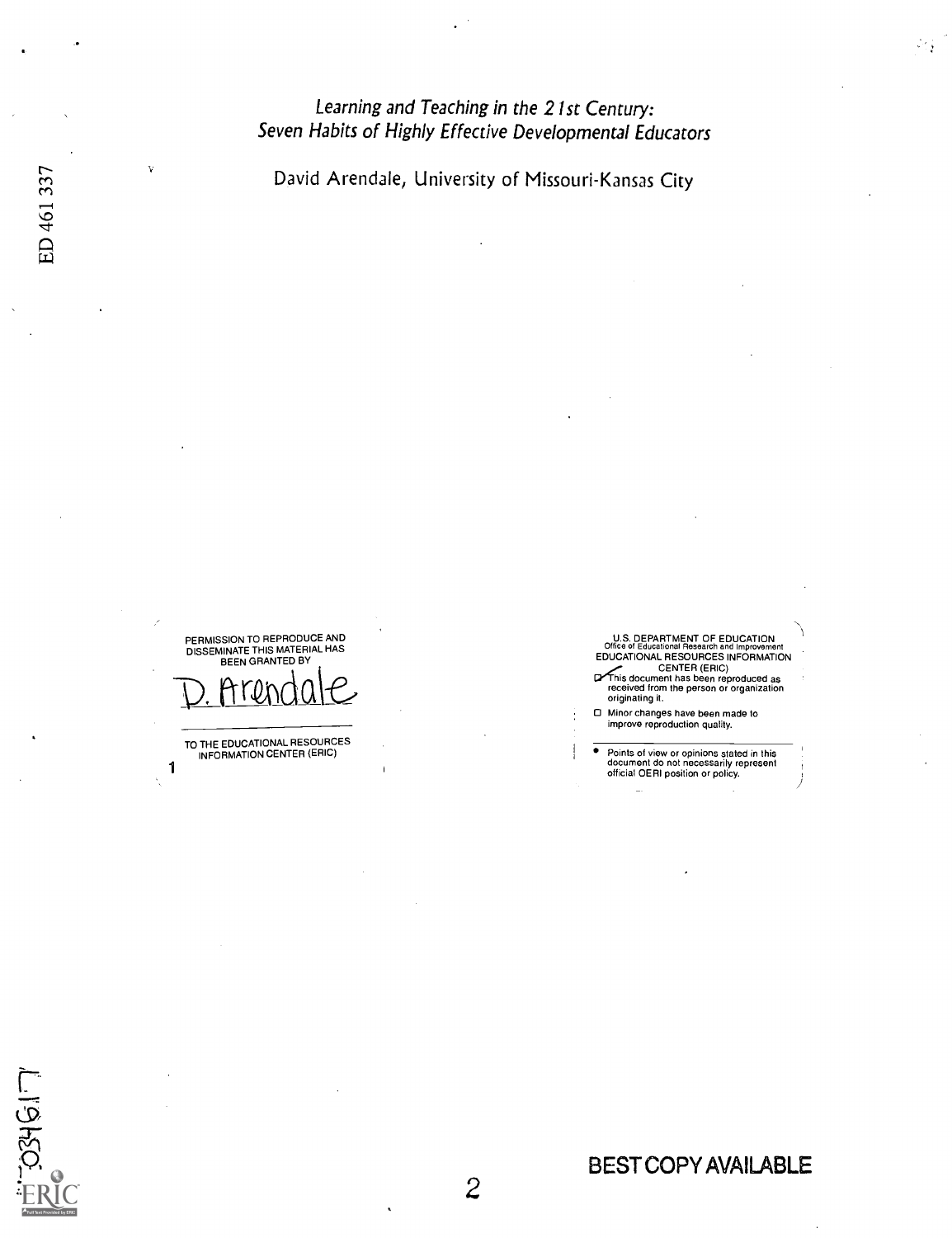## Learning and Teaching in the 21st Century: Seven Habits of Highly Effective Developmental Educators

HE

#### David Arendale, University of Missouri-Kansas City

As I thought about my text for this article, I reflected about a book that has been both personally and professionally helpful for me. I do my best to draw lessons both from my life experiences and books that I read. From those I try to develop principles to help guide me when making decisions in the future. Taking liberty with the title of Stephen's Covey best-selling book, Seven Habits of Highly Effective People, the seven principles discussed in his book can serve as a plan for developmental educators and learning support professionals.

Overview of Megatrends at the Institutional, State and National Level NADE has developed a strategic plan for guiding the association and its members into the next century. It was critical that the plan was not developed in isolation from the cultural, economic, and political forces that will have an impact upon it. Some of the trends NADE endorses. Others it does not. But we have to recognize that these trends are active forces that have to be dealt with [Link to NADE Strategic Plan, straplan.htm].

Following is several megatrends that has an impact upon our services to students. A complete overview of the trends and some of the false beliefs that are helping to support them are available [Link to trends, trends.htm]. Policies that have been developed or proposed at the local, state and national levels are often based upon these megatrends [Link to policies, devstate.htm].

 $\blacktriangleright$  Political trends: Accountability by policy makers will increase. It is very popular to blame the high schools and parents for producing a generation of developmental students. As a culture, America spends a great deal of time in affixing blame for social ills. However, blaming does not solve problems. Rather than directing energy to fixing the problem, it fuels more anger.

Seeking a party to blame, some policy makers want to fine the high schools from which they graduated. Plans are being considered in Florida, Montana, New Jersey, Washington, and West Virginia to require a high school district to pay for the cost of providing developmental course work at a state institution. Casper College in Wyoming has already implemented such a plan.

Policy makers in many states believe that the national movement for increased requirements for high school graduation has eliminated or lessened the need for postsecondary academic support and developmental courses. On the contrary, as entrance standards are raised, faculty expectation levels often rises even more quickly. Recently when entrance standards were raised for the California State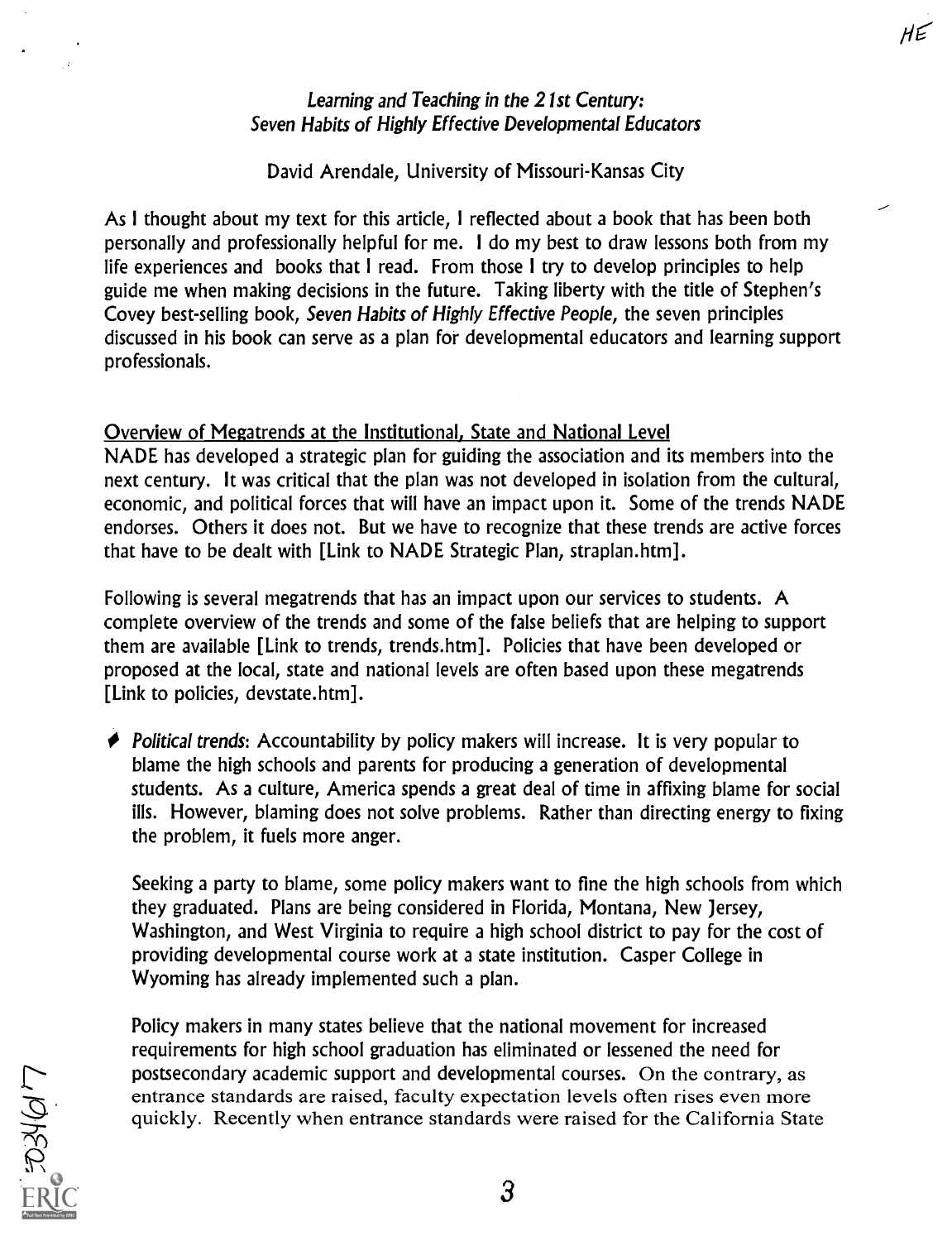University system, the mathematics department on one campus raised their required pass rate for the departmental screening test even higher. More students were placed into the developmental courses *AFTER* the increased entrance standards than before.

- $\blacklozenge$  Institutional Trends: There will be an increasing recognition by institutional leaders and faculty members that students from all levels of academic preparation need learning assistance in one or more of their courses every academic term.
- ◆ Economic Trends: Learning assistance centers that have research-based evidence of positive student outcomes are viewed by many policy makers as important components of enrollment management and student retention programs.
- Instructional Trends: More institutions are establishing learning- and teachingeffectiveness centers to assist with faculty development and to increase the efficiency and effectiveness of student learning. Some are outgrowths of current learning assistance centers.

## Responding to the Current Education Environment

Rather than reacting to others, we must choose own actions. After developing some level of understanding of the current environment, the next place to turn is to see if there are basic principles that can guide my choice of future actions. That is where Steven Covey's book, Seven Habits of Highly Effective People fits with this discussion. Covey interviewed many successful people in order to understand if there were basic principles that helped guide their lives.

His qualitative research identified the following seven:

- 1. Be proactive
- 2. Begin with the End in mind
- 3. Put first things first
- 4. Think win-win
- 5. Seek first to understand . . . Then to be understood
- 6. Synergize
- 7. Sharpen the saw

We can use these seven principles to help guide our actions as we improve our ability to provide access, equity and success for our students.

## 1. Be proactive.

Rather than giving in to the natural reaction to be defensive, now is the time for us to take the initiative. This is one time that apathy is our friend. Most people will get out of the

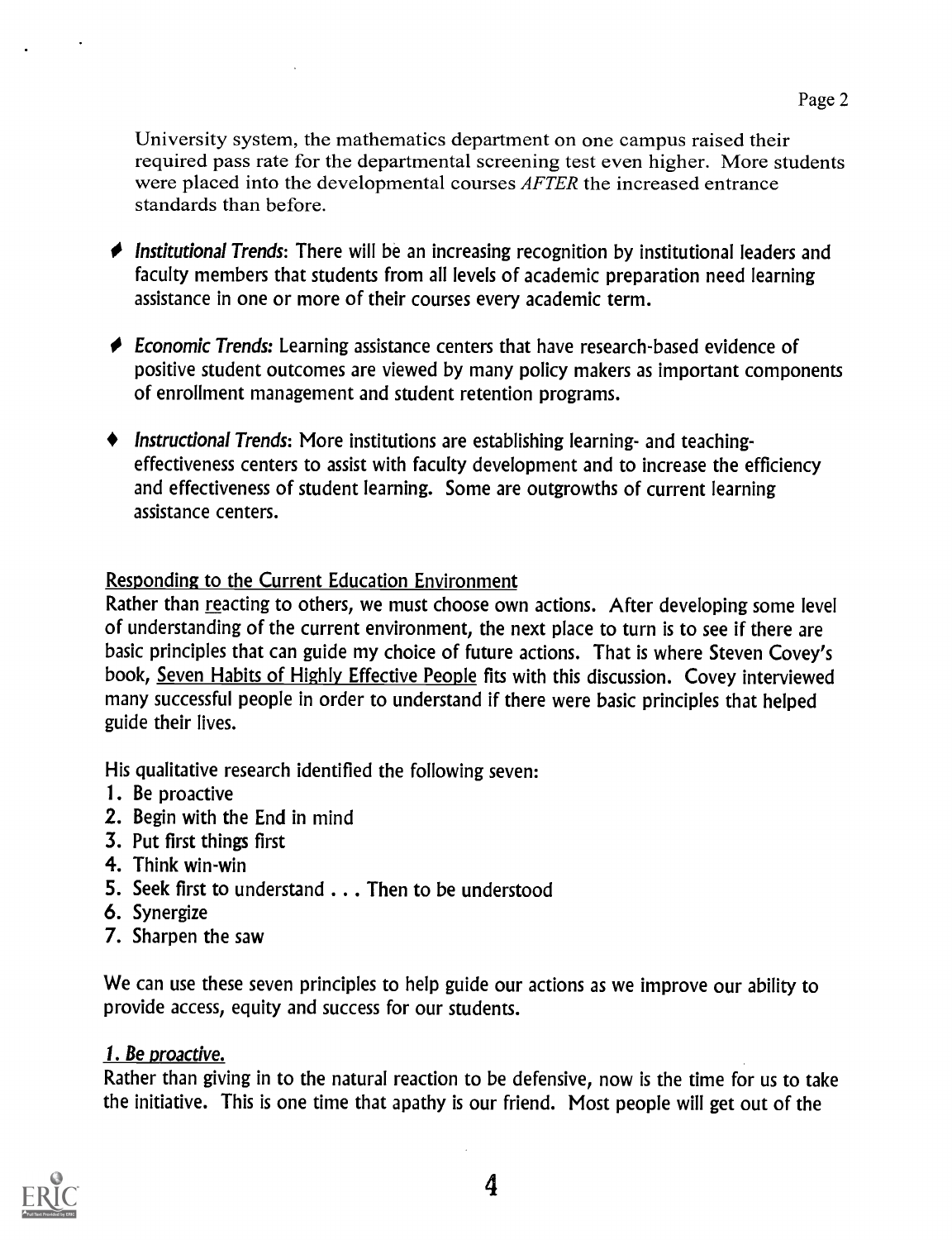way of people who have a clear plan. Upper level administrators at our institutions are looking for leadership from the faculty and staff.

- If you are not already doing so, conduct detailed studies on the impact of your program in terms of increased academic performance, reenrollment and graduation rates for the students. Either by yourself or in tandem with others, develop an institutional definition of which students should be in your data study. And do the study every year. If you do not have the expertise to do the study, seek out colleagues in the education, math or other departments that would be interested in being partners with you. Programs that cannot document their effectiveness are at severe risk for elimination.
- Volunteer for the student retention or enrollment management committee. If it does  $\blacklozenge$ not exist, do what you can to have one formed. Learning centers can often become the center piece for student retention programs since we often work with assessment, institutional research data, new student orientation, extended orientation, tutoring, Supplemental Instruction, developmental courses, academic advising.
- Publish an annual report on the activities of your learning center. Include both qualitative and quantitative studies. Show how your center is in line with written institutional mission statements. Share your strategic plan for the future direction of the center and how it contributes to overall student retention and graduation rates. Disseminate the report to various policy makers on campus. At UMKC we publish an annual report of about 200 pages. About half of it is a narrative and other half are appendices. It reminds folks who we are and what we have done for them lately. It also serves as an excellent encyclopedia of all our activities and is often used throughout the year for requested reports or for more information. We have now placed major portions of the report on our Center's Internet homepage [Link to CAD homepage, http://www.umkc.edu/cad/].
- Get involved politically. Write letters. Make telephone calls. The only reason that TRIO is alive today is through the work of thousands of students, parents, TRIO staff members, and community members who flooded congressional offices with short, thoughtful messages. Working through your campus procedures, invite local state and national legislators to your campus for a tour of the learning center. Legislators need to put a face on learning assistance and developmental education programs.
- Expand your learning assistance center into new areas of service. We as professionals are experts on learning and teaching. We can share what we know in a variety of ways. For example, at UMKC we serve as the trainers for all new graduate teaching assistants. We conduct five two-hour workshops on classroom assessment techniques, student learning styles, constructing tests, leading class discussions.

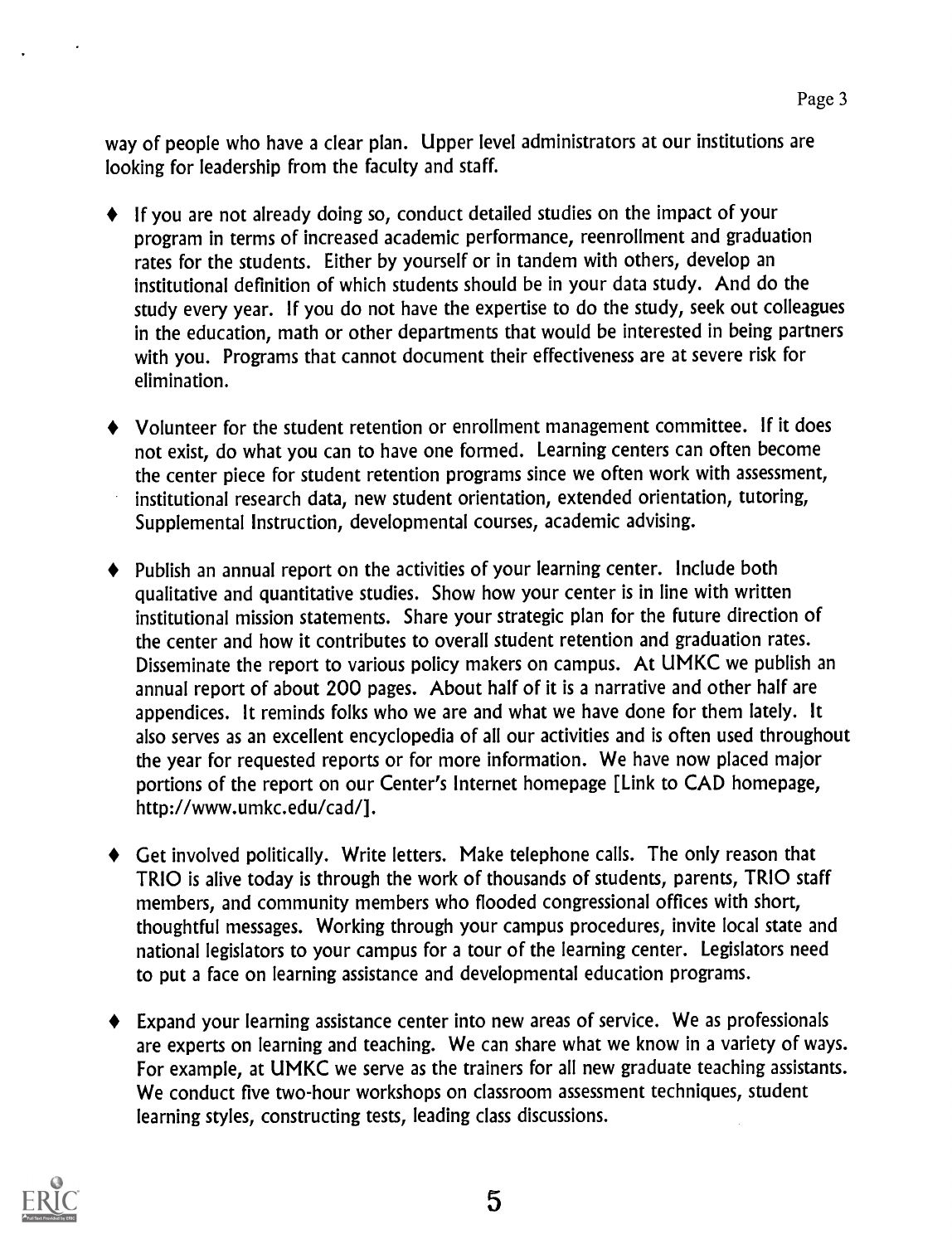### 2. Begin with the End in mind.

What do we want our academic assistance program to look like in ten years? Fix that image in your mind now. What do we need to do in order to become that image? I know from personal experience how the press of the daily emergencies and routine paperwork drowns out my attention to the future. One of the most valuable activities that I did at the Kellogg Institute was designing a learning center for the 21st century.

During the process of developing a strategic plan for NADE, we thought about what we wanted NADE to look like in the future. The following vision statement was developed. By 2003, NADE will be a nationally recognized association of professionals with expertise to help students academically succeed throughout the entire educational experience from high school through college and graduate/professional school.

Parts of the vision statement have already been accomplished. Others will take more time. I think that sometimes our profession has limited it scope of interest and influence. Often we have focused on the most academically needy students. This fall NADE will propose to its members to chance the mission statement of the association. Formally it stated that NADE's mission was to create knowledge, train its members, etc. While important activities, it is time for the association to more clearly state its mission to its own members, upper level campus administrators, state and national policy makers, and the general public.

The new mission statement is the following. The purpose of NADE is to increase the academic success of students. Note what that statement says, and does not say. It does not set limits on which students should be supported. It does not say at what academic level these students reside. It allows our association to expand its vision to serve all students on campus, not just those with lower predicted chances for success. Our centers can grow into new areas of service to faculty members in the academic departments by becoming learning and teaching centers. It allows us to build partnerships with high school faculty members and welcome them into the association as colleagues with common interests. Faculty members from academic departments can view us as a resource for increasing the efficiency and effectiveness of the learning environment that they create with their courses. It tells policy makers that our focus is on the success of our students and not just on protecting our jobs. If we take care of our students and policy makers understand the value of our academic assistance centers, our employment future will be secure.

I learned a new word the other day. A business person was talking about how he had to change his business due to the impact of technology. He had to "repurpose" himself. Repurposing is thinking outside the normal limits and seeing new possibilities. I see our center at LIMKC as the Learning and Teaching Center. This Center serves all students and faculty members, not just those who are having difficulty. Our Center is about increasing the effectiveness of learning for all students and the productivity of teaching for all faculty members. The professional literature is spending time talking about educational

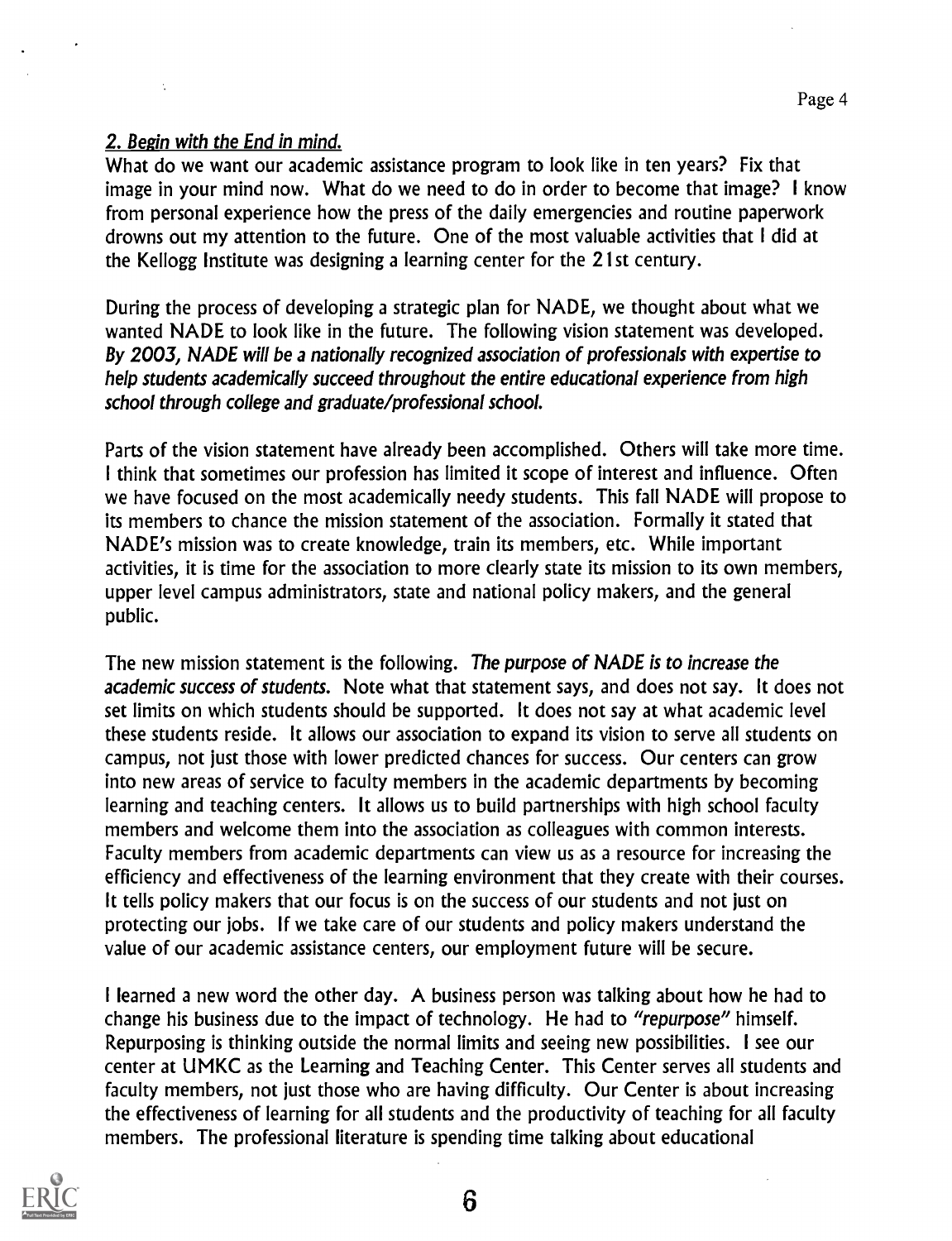productivity. A sample of some of the initiatives that other institutions are taking is available [Link to summary, Irnteacn.htm]. The document also provides several books, periodicals, and resource organizations concerned with faculty development and learning/teaching issues. An overview of some current trends and issues with increasing the effectiveness of education is available. [Link to summary, dalern97.htm].

We can repurpose our programs through the following means:

Move beyond study skills classes. In "Ten recommendations from research for teaching high-risk college students," Stahl, Simpson and Hayes said, "Students need to learn more than how to develop and when to employ the [learning] strategies, however. They also need to learn how to transfer specific strategies to the particular academic literacy demands of each course. Indeed, without effective training for transfer, college reading and learning courses face the very real danger of standing in isolation from the academic disciplines and of remaining mired in the deficit model. Strategy transfer occurs more naturally when students have a chance to practice the newly learned strategies on their own texts and with tasks perceived to be 'real'." In 1993 Kerr wrote about the difference between 'detached' and 'embedded' programs in the teaching of study skills or strategies. The more traditional approach of 'detached' programs involves the presentation of study techniques in isolation. In contrast, 'embedded' programs present learning and study strategies within the context of specific content and are more likely to result in regular use. They must be integrated and interwoven into the fabric of instruction. We must find ways to embed study strategy instruction into actual course content.

Embedding study strategies in the course content can be done in various of ways:

(1) The first way to embed the strategies is to develop adjunct courses to accompany content courses. Georgia State University had an article published in the NADE Selected Conferences titled, "From DS to LS: The Expansion of an Academic Preparation Program from Developmental Studies to Learning Support" [Link to article, cccpap96.htm]. It reported how Georgia State using adjunct courses - conducted by composition, reading and mathematics units -- offered learning support to students coregistered in content courses such as history and mathematics. The first adjunct course offering was a pilot for developmental studies students who were required to take the exit level course of the reading sequence. Students who met this and other academic requirements were allowed to enroll in "Learning Strategies for History" (LSH072) in place of their required reading course. This adjunct course was paired with "Introduction to American History" (HIS 1 13). Participants received five quarter hours institutional credit (not counted toward a degree but included in the calculation of tuition) for LSH072 and they also received five hours credit toward their degree for HIS113. The curriculum of LSH072 focuses on three main instructional components: (a) typical study and learning strategies such as time management, annotating texts, outlining, note taking, reading comprehension, memory, and

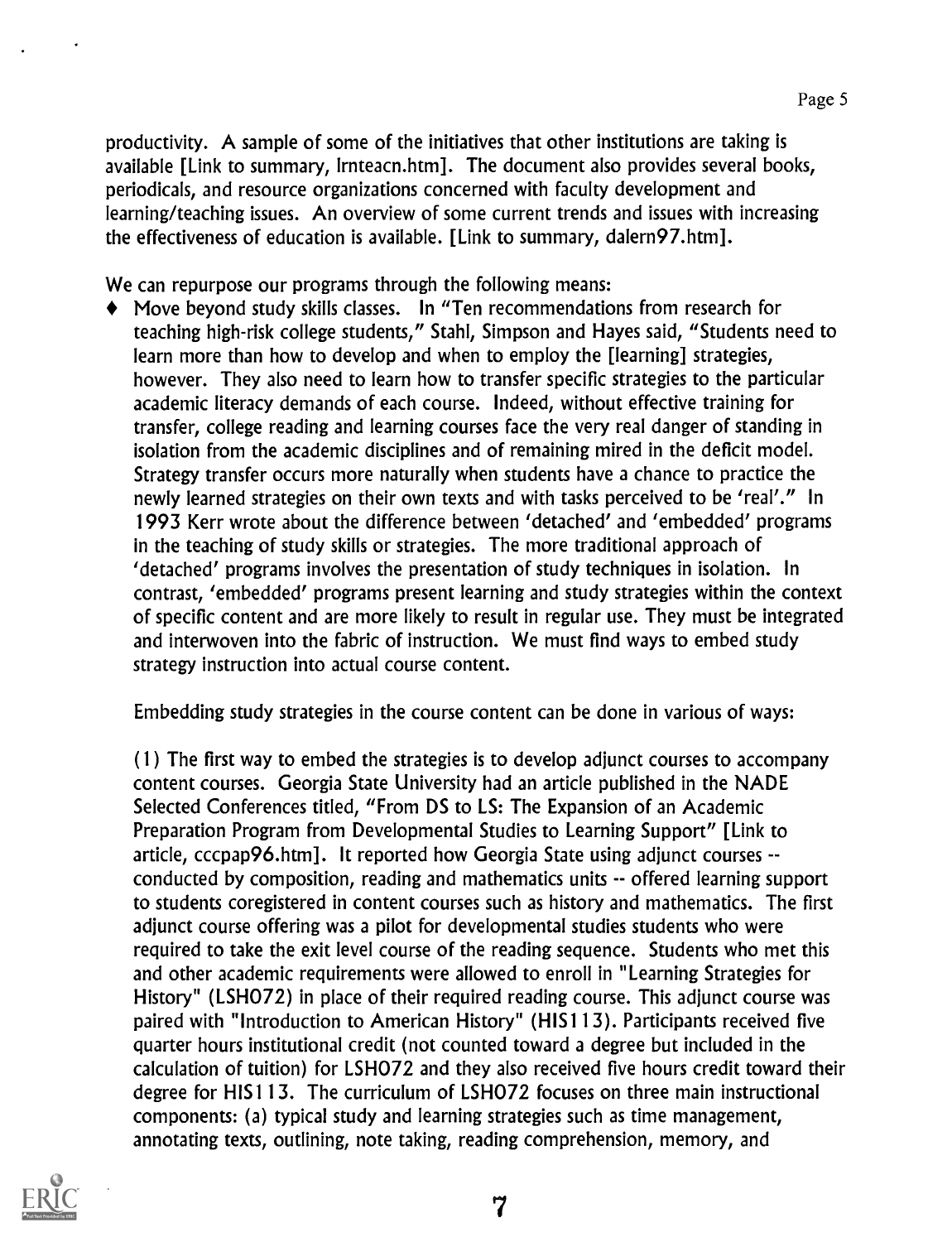Page 6

testwiseness; (b) students' metacognitive awareness through learning logs, weekly observations of student behaviors, and learning styles inventories; and (c) historiography, or ways of reading, writing, and thinking, that give structure to the study of history (Commander & Smith, 1995).

(2) The second way to embed study strategies into courses is through offering Supplemental Instruction for students in historically difficult courses for many students. Supplemental Instruction provides a way to integrate what to learn with how to learn. Video-based Supplemental Instruction is the newest variation of this model for students who need a more intensive experience of learning how to apply study strategies immediately with difficult course work. These programs are nonremedial and assist students develop the needed learning strategies while they are currently enrolled in college degree credit courses. More information about SI and VSI are found are available [Links to several SI and VSI articles, sidata97.htm, sibib97.htm, vsianprt.htm, and jbvs194.htm] as well as the SI homepage at http://www.umkc.edu/cad/

(3) A third method to embed study strategies and academic support into college credit courses is to train graduate teaching assistants and faculty members to embed the study strategies themselves. This is occurring in other countries. Our experience in implementing SI in other countries has consistently resulted in faculty members attending our workshops to learn how they can implement changes in their class lectures -- often using SI strategies -- to help students to learn more. And, in some countries the appropriations from the government to the individual institution could be reduced if the teaching quality does not increase. It is only a matter of time before this outcome-based funding formula comes to the U.S.

Another way to repurpose our program is to identify research-based learning assistance models to adopt. Search the professional literature and attend conference sessions that feature programs that can empirically document the effectiveness of their programs. Study the national research from the Exxon Research Project on Developmental Education to identify the characteristics of effective programs: centralized administration of learning assistance services, academic assessment, prior training of tutors, rigorous evaluation of all program components. Use NADE's Self-Study Guides to evaluate your tutoring services, adjunct instructional programs (e.g., Supplemental Instruction, Treisman workshop format), and developmental courses.

### 3. Put first things first.

Spend several hours each week on taking practical steps on making the future occur now. Take out your schedule and plan in specific times on specific days. Keep your promise to work during those times, treating them like a major committee meeting that could not be moved. Close your door during those times and do not allow yourself to be distracted. Maybe that is spending a few hours writing a professional publication, grant application, or

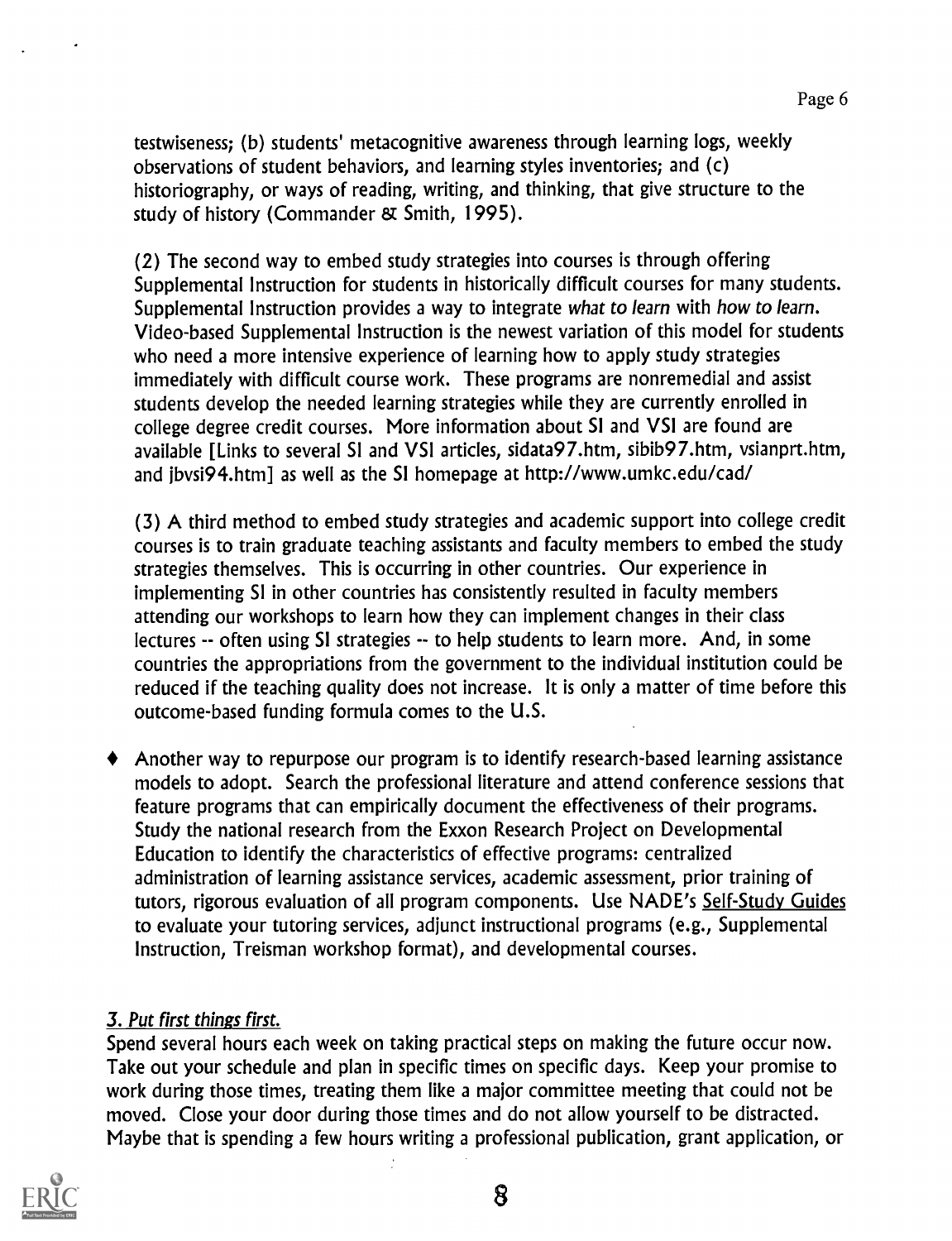developing curriculum materials for the graduate teaching assistant workshop to be offered six months from now.

## 4. Think win-win.

People generally act from self-interest. It is human nature. Devise ways that your plans can help others. Work with other departments on campus. The more that learning assistance and developmental programs are viewed as integrated with the rest of academic affairs, the safer they generally are. We are fortunate at UMKC that we have dual reporting responsibility to both student and academic affairs. Isolated learning assistance programs that appear to be in constant turf battles with other departments are at severe risk. As shared earlier, find ways to involve other faculty members with your program. Maybe they can assist with research projects, staff training programs, or other activities.

## 5. Seek first to understand . . . Then to be understood.

For an hour every once in a while listen to Rush Limbaugh. Read some of the commentaries made by conservative newspaper columnists. Whether we want to agree with them or not, their statements and the ensuing discussion give a picture of how many current policy makers are thinking. We need to understand the new Republican majority if order to influence it. It is no small fact the Republicans renamed the House Committee on Education. The new name is the House Committee on Education and Economic Opportunity. It suggests that these legislators think that education should be directly linked with economic opportunity. We need to use the language of the new majority. There are people of good will on both sides of the education issue. It will be tragic if we are unable to effectively communicate our position. Education programs must display documented results. Education can no longer expect to be funded on the basis of promises of future activities and results. This is the reason I suggested that you engage in both qualitative and quantitative research studies on an annual basis. I fear that good programs that do not do their research studies will be reduced or eliminated.

## 6. Synergize.

The basic definition of synergy is that the whole is greater than the sum of the parts. <sup>I</sup> think that we often do not appreciate how much we know and can do. We are experts in learning theory and its application. We know and practice the art of good teaching. Through of our work we spend a great deal of time dealing with assessment and institutional research data. We work with programs often cited for their impact on student retention: new student orientation, tutoring, academic advising, Supplemental Instruction, developmental course work, study strategies course and the like. We need to repackage this expertise and use it to influence policy makers that we are on the cutting edge of improved learning systems and can make a significant difference for all students on our campus, not just the developmental ones.

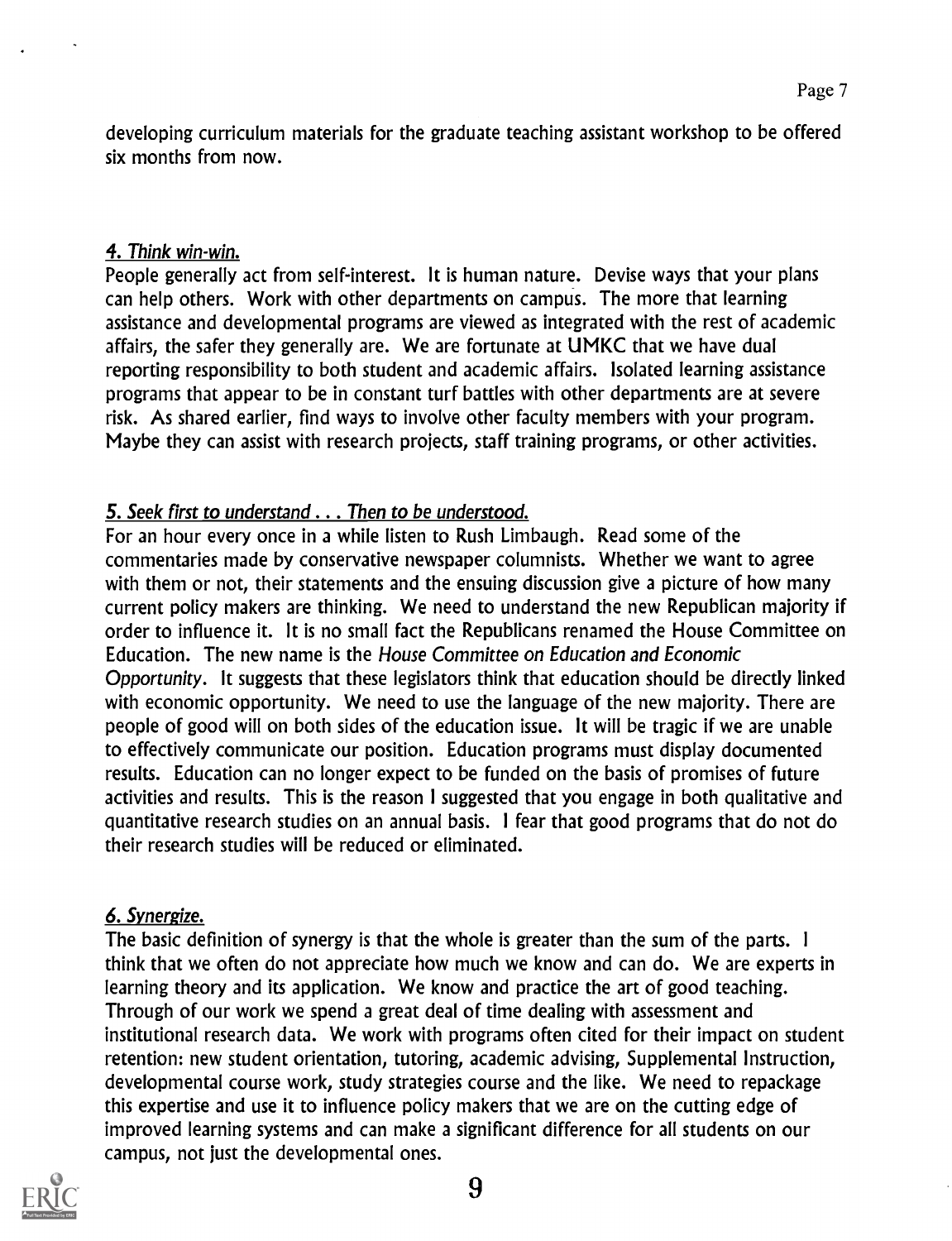There is a major paradigm shift occurring in higher education. After a long period of time of focusing on teaching, there is a healthy shift to focusing on learning. While the instructional paradigm often focuses on increasing the quantity of information, the learning paradigm focuses on the efficiency and effectiveness of the learning process regarding what does the students know and what can they do with the new information. Many classroom professors are searching for effective ways to change from a transmission mode of instruction to a focus on improving the learning and mastery of content material by students. This represents a change from being teacher-centered to learning-centered. Another trend impacting upon higher education is a change in the focus of student academic support and enrichment. In the past some institutions focused their attention by serving only students at the far extremes, developmental students and honors students. <sup>I</sup>think that the new trend will be to serve all students at the institution regarding academic excellence and persistence toward achievement of their academic degrees.

Most writers agree that the majority of faculty members want to improve the learning environment. They have tremendous content knowledge. However, we as learning assistance professionals possess some of the knowledge and skill that would be helpful to faculty members as they seek to improve the effectiveness and efficiency of the learning process. There are no better experts in the learning process than those who are in our profession. Many developmental educators possess knowledge and skills in one or more of the following areas: peer collaborative learning, informal classroom assessment techniques, new paradigms of student learning pedagogy, instructional technology, affective domain needs of students, curriculum development, peer reviews of teaching activities, professional development activities, adapting instruction for diverse learning styles, and other areas.

At my institution we often consult with faculty members on improving instructional delivery, integrate emerging technology with instructional delivery systems, conduct new faculty member orientation and instructional training programs, and host faculty development programs. We have been invited by faculty members and academic departments because of the reputation we have with supporting academic development of students at all levels within the institution. Functionally we have become a teaching and learning center. This provides an excellent way to integrate ourselves more deeply into the academic community. We are all partners in the learning process.

There are several ways that our learning assistance centers can provide assistance to other academic units on campus. In several of the examples the center uses existing programs and have adapted them for use as faculty development experiences.

At UMKC our learning center helps to conduct the training of new graduate teaching assistants. We provide workshops on how to embed study strategies, use collaborative learning strategies and other topics. When Supplemental Instruction student leaders are trained in two-day workshops, faculty members from the classes where they will be assigned are invited to attend the workshops as well. Faculty members observe the various collaborative learning and embed study strategy activities and select ones to incorporate into their own classroom activities. The practice of faculty members

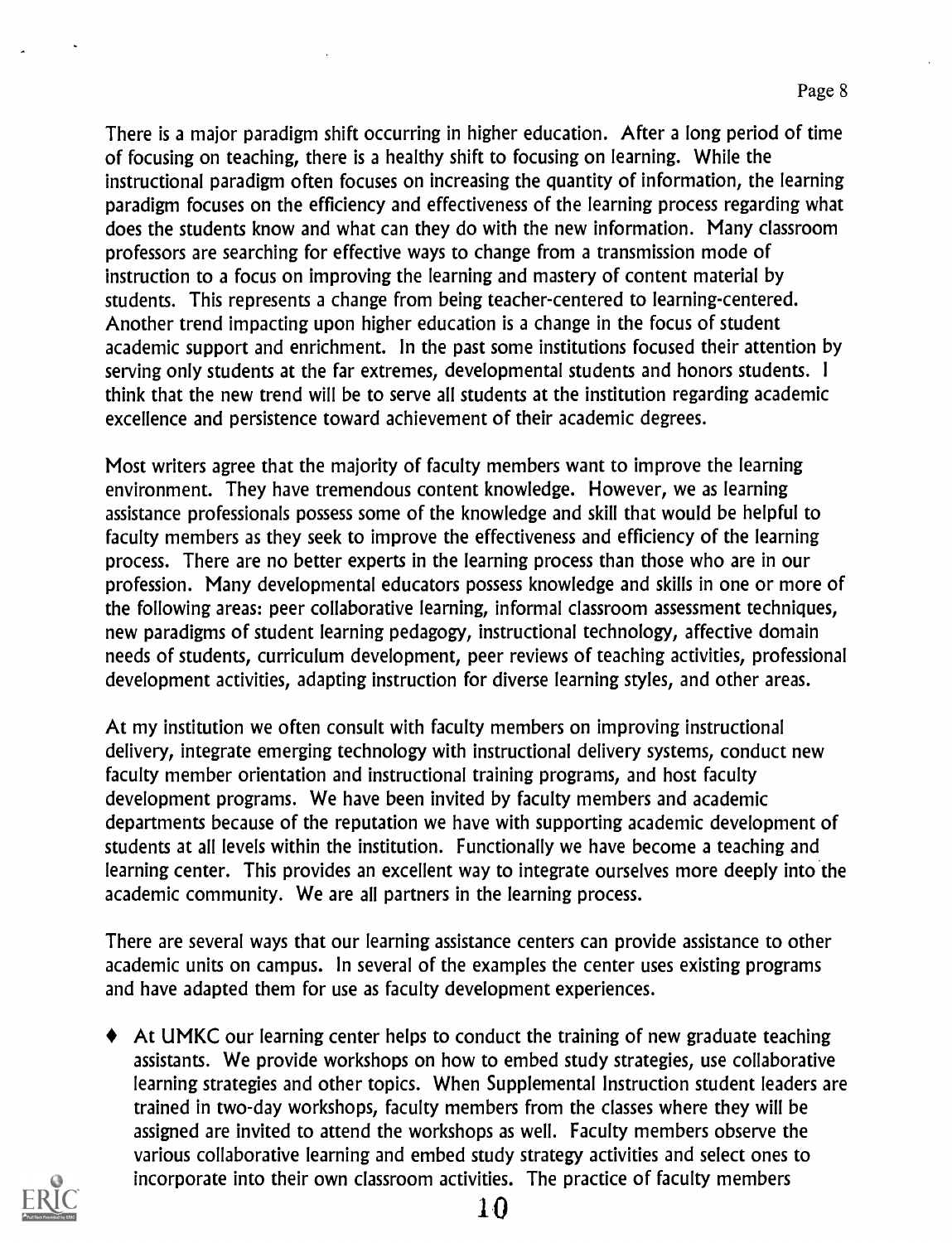attending SI leader workshops is frequently reported from institutions in Africa and Europe.

- The Educational Development Center at Central Missouri State University coordinates the campus new student orientation course. The original purpose of the course was for faculty development. Instructors for the course are drawn from volunteers throughout the campus. Many of them are faculty members receive in lieu of extra pay funds that can be used for professional development activities of their choice. In addition, orientation teachers gather on a weekly basis to discuss common course issues and share strategies on effective teaching.
- At Anne Arundel Community College the campus Supplemental Instruction program is used as a vehicle for faculty development. Faculty members are recruited to serve as mentors of the SI study review sessions that occur outside of class for other professors in academic departments outside of their own. The purpose of this is to place the faculty mentor in an area which is familiar (e.g., science), but not an area where they are an expert. This helps to avoid the potential problem of the faculty mentor from criticizing the content delivery of the course. For example, a professor in biology might serve as a mentor for the SI sessions for a chemistry course. As the mentor professor observes the student led sessions and offers suggestions to the SI leader, they have an opportunity to reflect about their own approach to the course material and hear student comments regarding the academic issues that they are dealing with. The Fund for the Improvement of Postsecondary Education has twice provided grants to Anne Arundel Community College to disseminate information about this method for faculty development and renewal. [Link to articles, rwment90.htm and rwment96.htm]. Another approach to using SI as a vehicle for faculty renewal was experienced at Salem State College. [Link to article, jbfacd94.htm]
- Another forum for feedback to professors can be through the SI leader. If the faculty member invites the SI leader to do so, the student leader can report anonymous feedback to the course professor concerning what the students do and do not understand about the lectures. This is a common practice for faculty members for the University of Port Elizabeth in South Africa.

## 7. Sharpen the saw.

Continue to invest in yourself. I feel like I am preaching to the choir on this point since you are here at this conference. Attending conferences and reading widely in areas related to learning assistance is critical to see the connections between our profession and our colleagues. We must increase our skill in working with educational technology. Work on advanced degrees is often critical for establishing credibility with colleagues and upper level administrators.

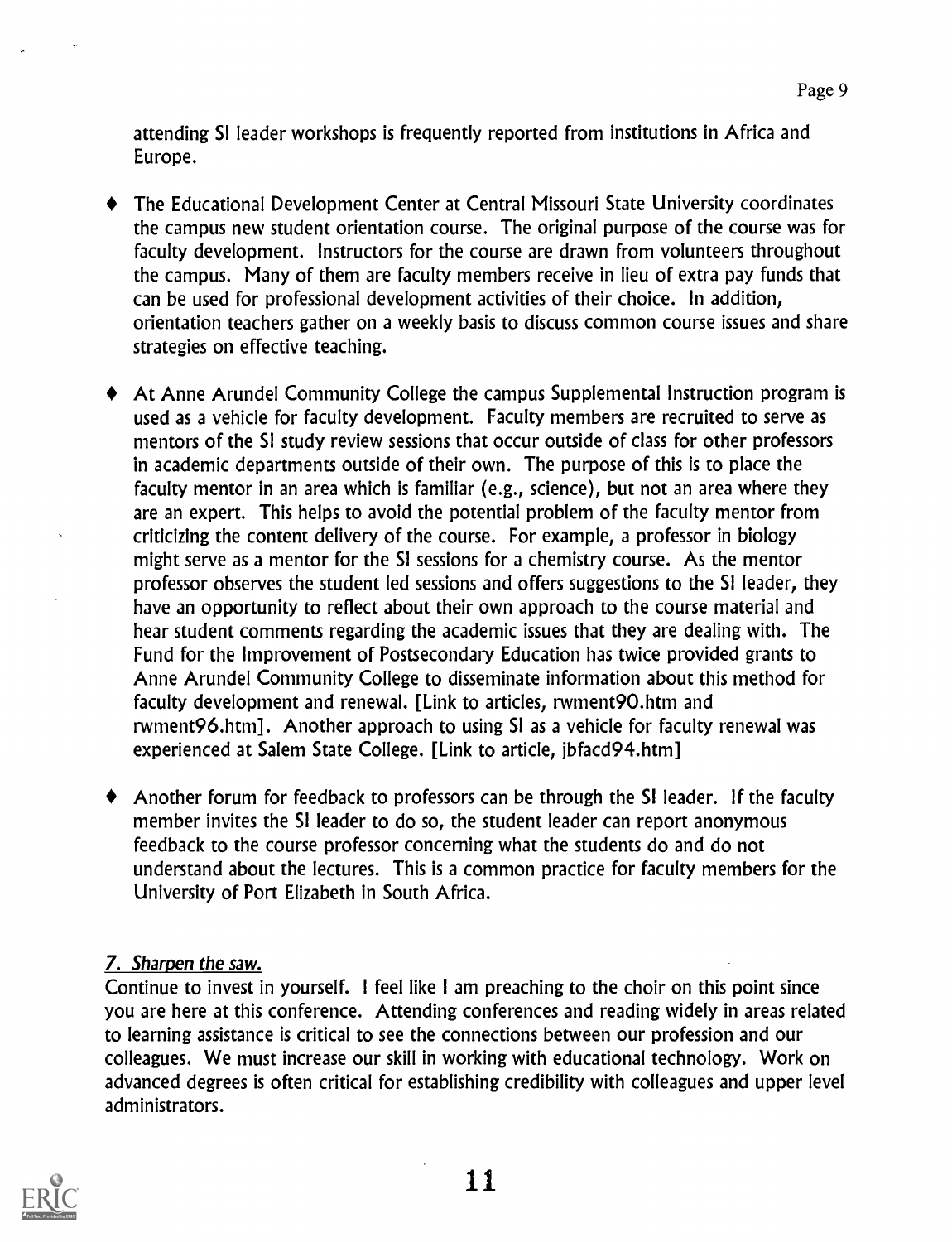### **Conclusion**

We have a wonderful opportunity to control and shape our destiny. The Seven Habits' principles work in all areas of our lives. Covey's Seven Habits of Highly Effective People are not unique. Many of the world's great religions and philosophies said them first, and maybe with even more eloquence. But I hope you can see how we can apply those principles to help us be more effective as educational leaders. We need to learn to reinvent ourselves as resources for the entire campus -- students and faculty alike -- in renewing the learning environment. Our institutions need for our centers and departments to expand our services to include academic enrichment for all students. I exhort you to find ways to make your existing departments more comprehensive in its services. The profession must continue the process of being main streamed into the academic life of college. Whatever the name for your center or department, become a more comprehensive learning center in service. I believe that is the bright future for our profession. Let us put "First things First" and begin today.

David Arendale, University of Missouri-Kansas City, Senior Research Fellow, Office of the Vice Chancellor for Student Affairs and Enrollment Management, 5115 Oak Street, Administrative Center, Suite 336, Kansas City, MO 64110-2499, (W) 816-235-1197, E-mail address: arendaled@umkc.edu, http://www.umkc.edu



12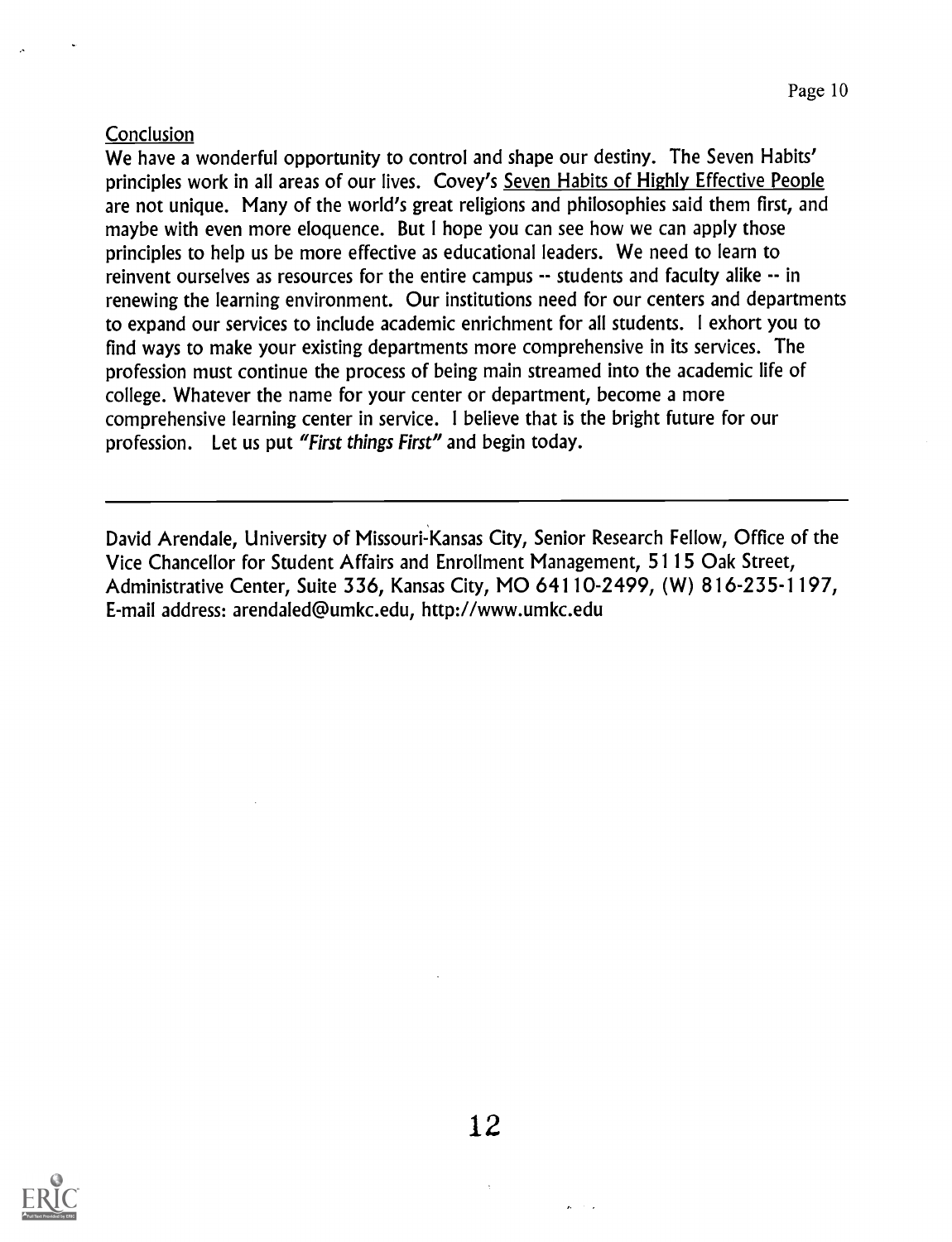

#### U.S. Department of Education

Office of Educational Research and Improvement (OERI) National Library of Education (NLE) Educational Resources Information Center (ERIC)



# REPRODUCTION RELEASE

(Specific Document)

#### I. DOCUMENT IDENTIFICATION:

| Title: Resoning Ancl teaching in The 21st reatures: Seven habits of |                                  |  |  |  |
|---------------------------------------------------------------------|----------------------------------|--|--|--|
| Author(s): DOUID R. ARENDALE, R4.D.                                 |                                  |  |  |  |
| Corporate Source:                                                   | <b>Publication Date:</b><br>200' |  |  |  |

#### II. REPRODUCTION RELEASE:

In order to disseminate as widely as possible timely and significant materials of interest to the educational community, documents announced in the monthly abstract journal of the ERIC system, Resources in Education (RIE), are usually made available to users in microfiche, reproduced paper copy, and electronic media, and sold through the ERIC Document Reproduction Service (EDRS). Credit is given to the source of each document, and, if reproduction release is granted, one of the following notices is affixed to the document.

If permission is granted to reproduce and disseminate the identified document, please CHECK ONE of the following three options and sign at the bottom of the page.



I hereby grant to the Educational Resources Information Center (ERIC) nonexclusive permission to reproduce and disseminate this document as indicated above. Reproduction from the ERIC microfiche or electronic media by persons other than ERIC employees and its system contractors requires permission from the copyright holder. Exception is made for non-profit reproduction by libraries and other service agencies to satisfy information needs of educators in response to discrete inquiries.

| <b>Sign</b><br>here, | Signature:                                                                                      | Printed Name/Position/Title∡<br>P4. D<br>REAL PACE<br>1225.44 2Cs<br>SBNWR |                                         |
|----------------------|-------------------------------------------------------------------------------------------------|----------------------------------------------------------------------------|-----------------------------------------|
| please               | Porquization/Address: UNITO.com/1500401-601548 C275<br>ADMIN CENTER 336, SIIS<br><b>EAK ST.</b> | Telephone:<br>$946 - 335 - 1127$<br>E-Mail Address.                        | I FAX:<br><u>1816-235-6504</u><br>Date: |
| U                    | KANSAS CAY.<br>MÒ<br>EU UO                                                                      | <b>DROAMAO</b><br>umec-edly                                                | 12117601<br>(Over                       |